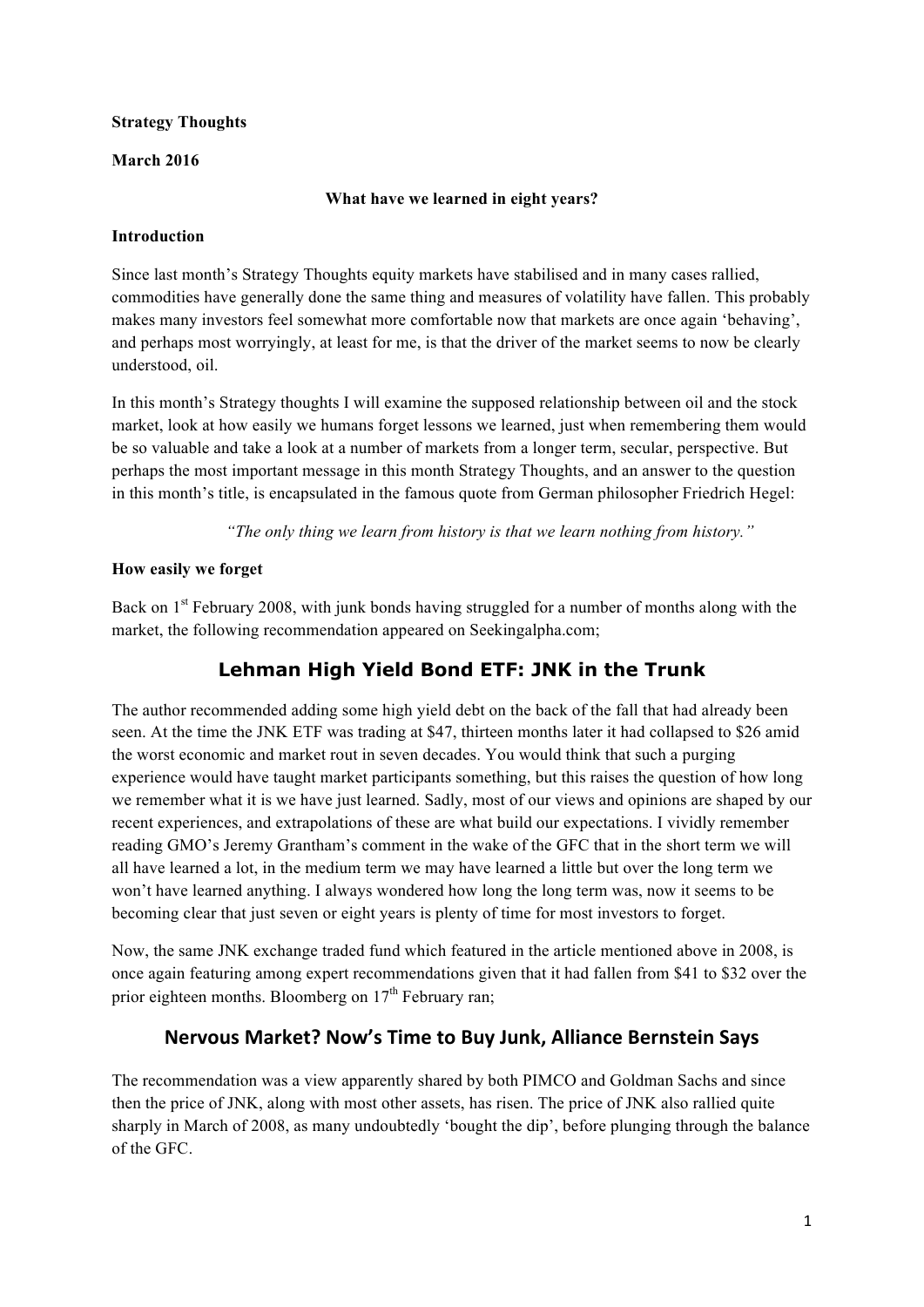It may be a stretch to claim that history is repeating, but there are, as Mark Twain might have put it, a number of echoes. The underpinnings of the high yield bond market certainly do not appear to be improving as the following Bloomberg story on March 1st highlighted

# **Global Junk-Bond Default Rate to Rise to '09 Level, Moody's Says**

Global junk-bond defaults will rise to the highest level in seven years in 2016 as a prolonged downturn in commodity prices continues to wreak havoc on company profits and balance sheets, according to Moody's Investors Service.

That reference to 'seven' years set me thinking that perhaps it is seven or eight years that is 'the long term' for most of us, and long enough for us to forget whatever it was we swore we would remember at the depths of the previous moment of market misery. As a result I looked at the long term history of a number of markets and looked to see how soon after one collapse another could occur. The examples I looked at were;

- The 1929 crash in the US. The market peaked in September 1929 and fell 89% over the next two and a half years. From there it rallied sharply but once again peaked in February 1937 and plunged 62% over the next 31 weeks. **7 years 5 months**
- The UK market in 1999. The peak in December 1999 preceded a 50% fall in the market. From that low point the market rallied into July 2007 and then another 50% fall. **7 years 8 months.** The most recent peak in the UK market was in April of last year and it has fallen almost 15% since then. The peak in 2015 was **7 years 9 months** after the prior peak**.**
- The US market in 2000. The peak occurred in March 2000 and the next, pre GFC peak was in October 2007. **7 years 7 months.** The most recent US peak was in May of last year, **7 years 8 months** after the last peak.

I am not a firm believer in market cycles, or that history repeats itself, but the rhymes over seven and a half to eight years did strike me as interesting. Clearly we humans do not need any more than eight years to forget what we wanted, and needed, to remember.

## **A short term perspective**

Listening to the financial media over the last few weeks, and even months, it would be easy to believe that the only thing driving the markets has been the price of crude oil. This morning the following headline was on Bloomberg;

## **Oil prices rally; S&P 500 up for a fifth session**

The article began;

Oil prices jumped on Monday as optimism rose that major producers might reach a price support deal, helping U.S. stocks to notch a fifth straight session of gains.

The article went on to point out that;

U.S. stocks have posted gains in each of the last three weeks, thanks in part to the rebound in oil prices, after a steep sell-off at the start of the year.

Almost a month ago CNN Money reported that the connection was even stronger;

## **Stocks dive to lowest level in nearly 2 years**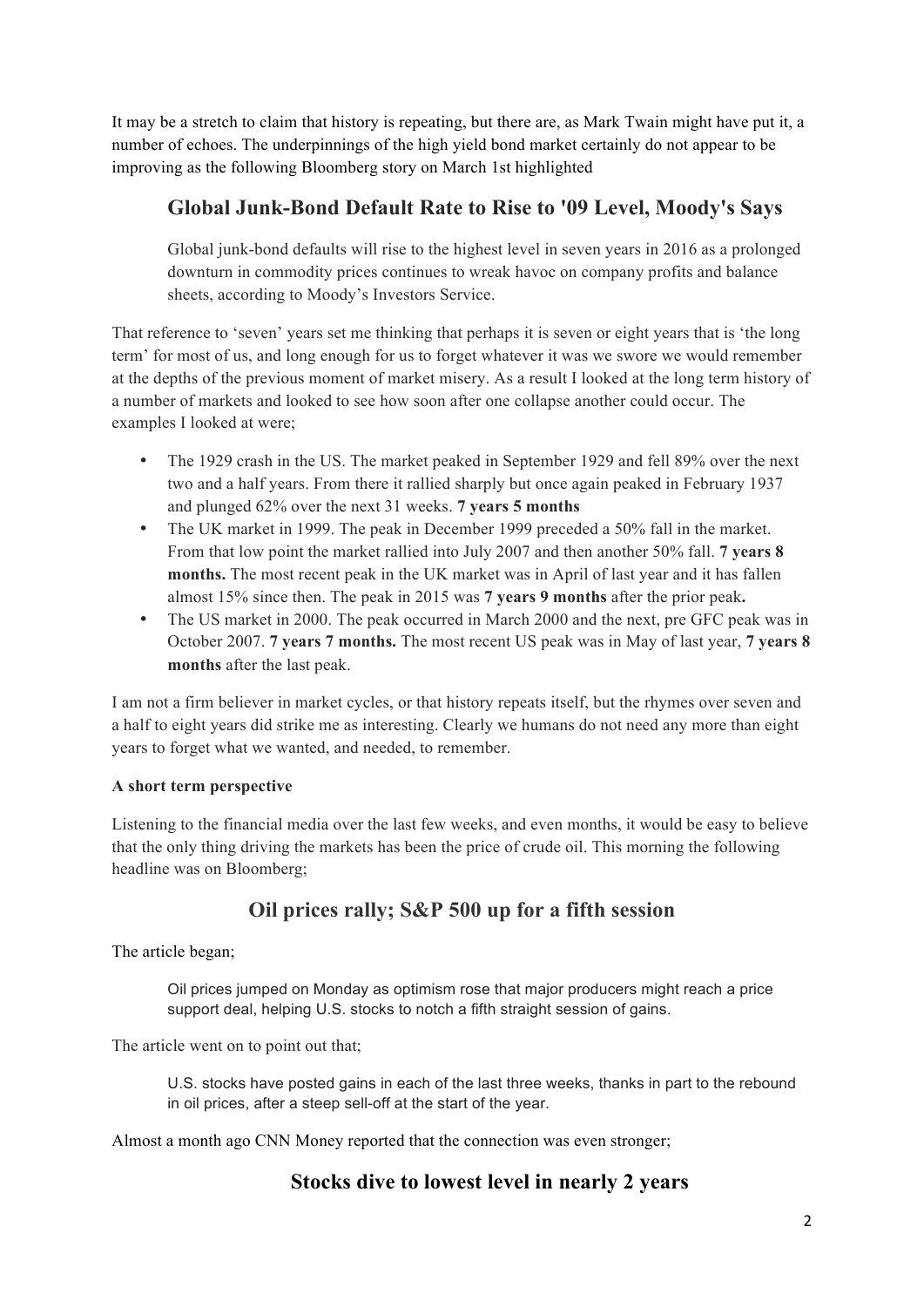The crash in oil prices continues to ruin your portfolio. U.S. stocks took another punch to the gut on Thursday as investors freaked out over oil diving back below \$27 a barrel.

In January The Wall Street Journal highlighted that;

## **Oil, Stocks at Tightest Correlation in 26 Years**

On the back of all this everyone it seems now knows what is driving the market; if oil rises then the market will, if it falls the market will too. Unfortunately history has repeatedly shown that by the time everyone knows, or thinks they know, just what is driving the market then whatever correlation (that by then is seen as causation) may briefly have existed breaks down. Clearly, even over the relatively recent past, this supposed cause and effect relationship between oil prices and the market has not existed. In 2007 the stock market began to plunge, oil continued to soar higher, almost doubling after the stock market peaked. They then fell in tandem once oil peaked in July 2008 and they bottomed within one month of each other in early 2009, but from there their fortunes eventually diverged. By late 2014 oil was at the same price it had been at almost four years earlier, having traded in a very narrow range. Over that same period the US equity market did virtually nothing but go up, and go up in a very steady fashion, almost doubling while oil had done nothing. Through the second half of 2014 and the first half of 2015 oil fell sharply, all while the stock market continued to rise, only mid last year did they once again start falling and rising together.

It may well be that the now conventional wisdom, that lower oil and falling markets are both presaging an economic slowdown, turns out to be right, but don't expect this neat correlation, that many are viewing as causation, is guaranteed to persist.

#### **A longer term perspective**

Readers may remember the following chart that I first included in Strategy Thoughts nearly five years ago in June 2011.

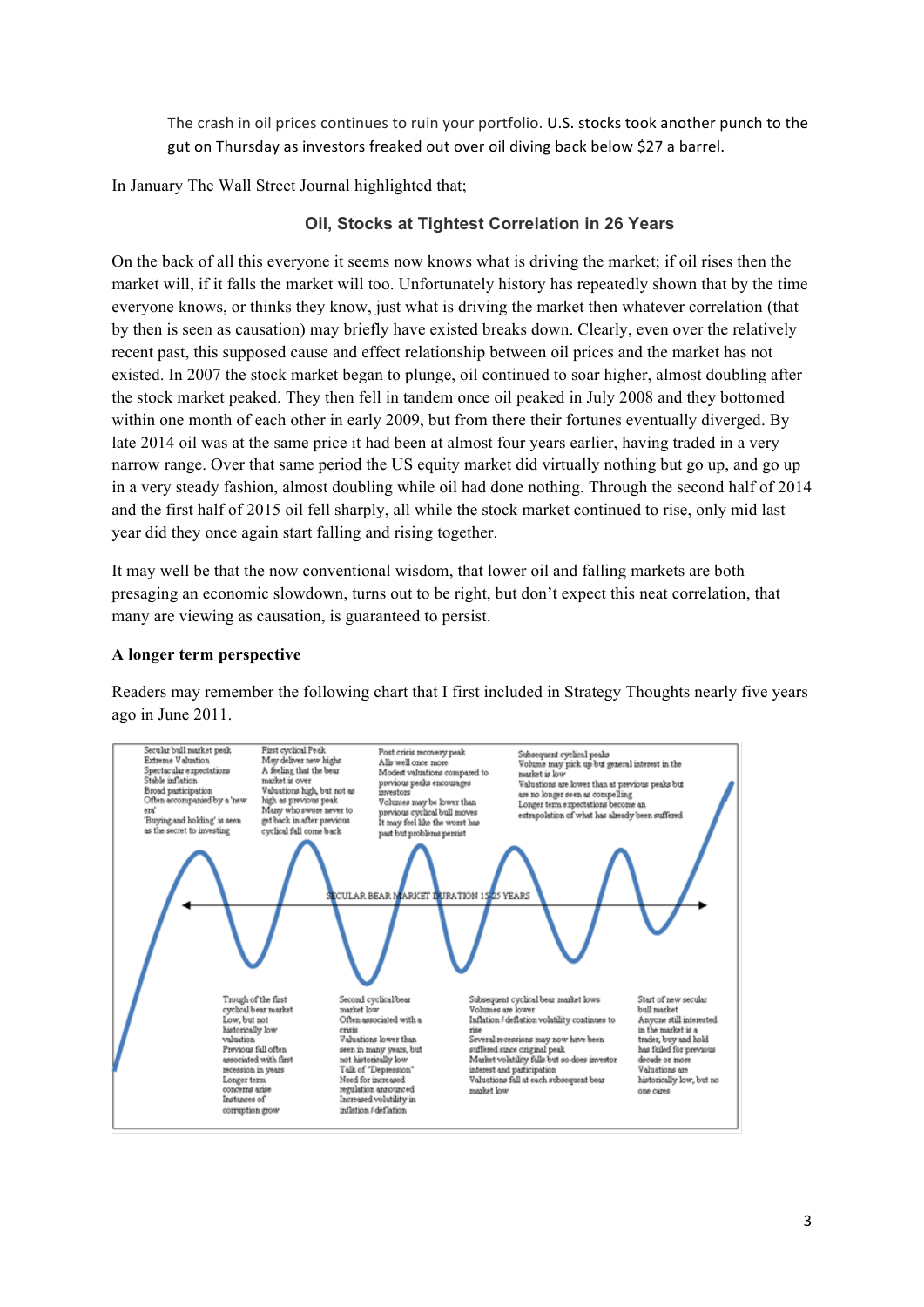Accompanying the chart back then was a series of observations that could be utilised in identifying where markets were as they travelled through the frustrating and invariably protracted process of correcting the previous secular bull market;

The major characteristics can be summarised as follows;

- A secular bear market begins amid extreme expectations, broad participation, stable inflation and a positive economic backdrop. Buying and holding is seen as the secret to investing. Valuations will almost always be at record levels but these are often justified by a belief in 'new era' thinking and that 'this time it's different'.
- After the first cyclical decline valuations will have fallen, but not to record lows, the first recession in a long time may have been suffered and instances of corruption will have emerged.
- The next cyclical peak will revive memories of the previous enduring secular bull market, the worst will be believed to be over and many of those participants that lost so much in the first decline, that swore never to get back in again, come back. Valuation concerns will not be extreme because comparisons will be made to the previous remarkable peak.
- The next decline will often be associated with a crisis of some sort. Another recession, so soon after the last one, and in the wake of this and further instances of corruption that always seem to emerge in the depths of bear market, the demand for greater regulation and tougher laws will be heard. Faith in 'the market' will decline and the volatility of the economy and inflation / deflation will have grown. Valuations will be lower than the last trough, but not yet at historic lows.
- The post crisis bull market peak once again reawakens investor enthusiasm, but to a lesser extent. Again valuations are of little concern as compared to the last two peaks they are modest. Historically they will probably still be high. Volumes may be lower but investors will take comfort that the crisis has passed.
- Subsequent troughs, and there may well be several, will probably coincide with continued economic and inflation volatility, valuations will fall and so too will market volatility as participation and interest in the market dwindles after a decade or more of net price stagnation.
- Subsequent peaks will be less euphoric than previous peaks and valuations will be more modest. So too will investor expectations given all that has been suffered. They will be higher than at the trough but not as high as previous peaks. Interest in the market will be subdued and media coverage will be far less frenetic than at previous peaks.
- The final low, and so the start of a new secular bull market, will be greeted with very little fan fare or hype. Few will be interested given that the only investment approach that has worked over the previous decade or more has involved some form of market timing. Time horizons on the part of those still involved will be dramatically shorter than those shared by so many fifteen years earlier. The mood will be far less depressed and fearful than that at previous lows, particularly any crisis lows, and will probably be characterised by disinterest rather than disgust. Valuations will be the lowest in many decades, but no one will care.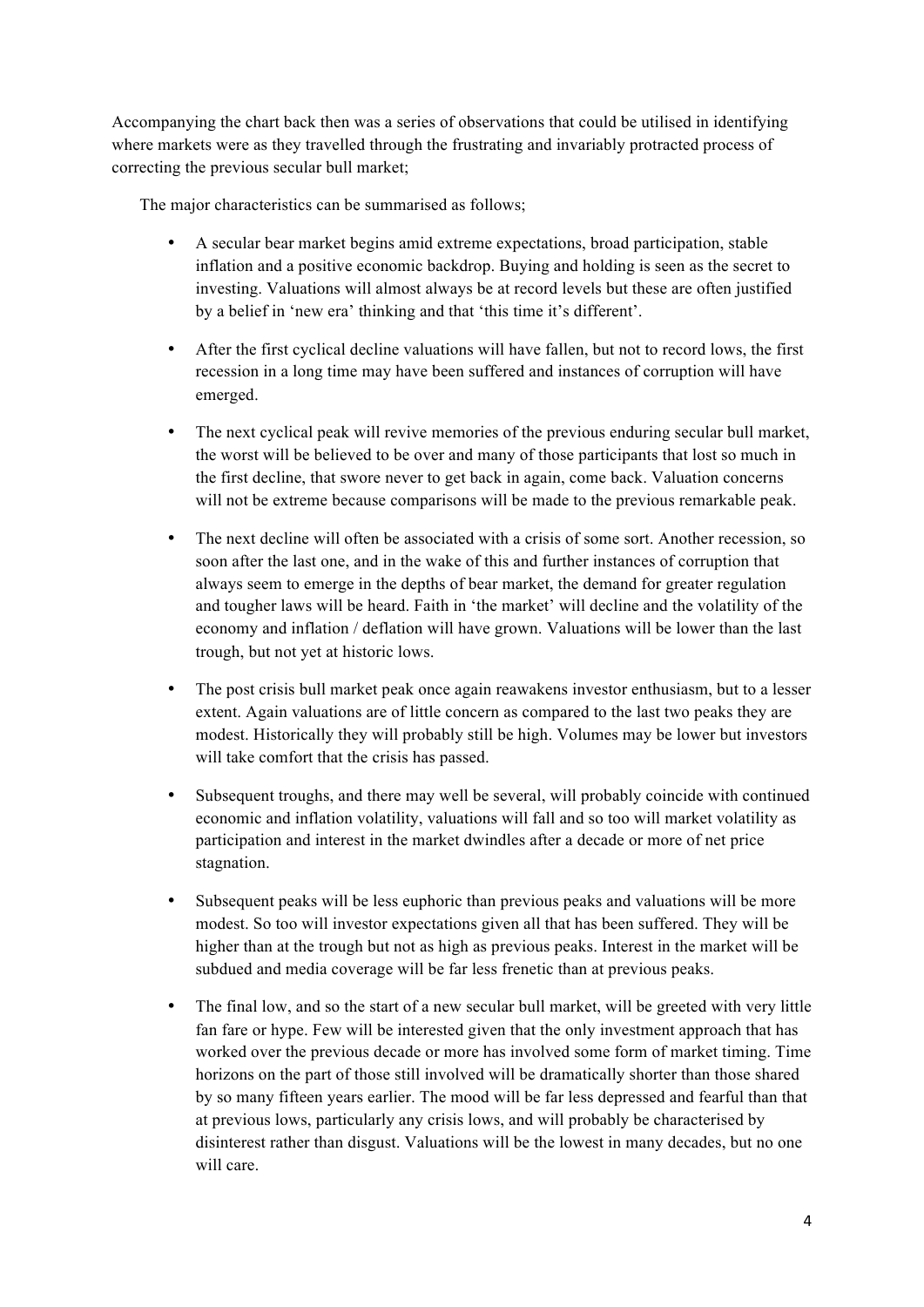Five years ago I asked the question, where are we now, and answered as follows;

I continue to believe that the developed markets of the US and Europe are currently enjoying, to varying degrees, their second cyclical bull market in a still unfolding secular bear market, and, referring to the above, it is the post crisis bull market. My concern is that attitudes and expectations towards this bull market have moved through something approaching the 180 degrees that are described in the schematic of a cyclical bull market. Bulls would argue that optimism and valuations are not at anything like the extremes seen at the last two peaks, and I would agree, but this is where a secular perspective is so important. Valuation, as I have said many times, is only useful in indicating future market direction over secular time frames. It really should not be used within a cyclical move.

The time for taking risk was in the first half of 2009, now, I continue to believe, is the time for an increasing degree of **caution and conservatism**. (Emphasis added)

I concluded those observations with;

Whilst the US and Europe may be close to or at the peak of their second cyclical bull market within a secular bear market this is not the case for all other markets. Many of the emerging markets of Asia appeared to complete secular bear markets earlier this decade and Australia may only have completed its secular bull market in late 2007. Nonetheless, despite what may be differing secular positions for the various regions of the world I continue to expect cyclical bear markets, whether within a secular bull or bear, to occur somewhat simultaneously.

Now, almost five years later, it is worthwhile, through a series of charts, reviewing how markets have progressed, particularly within the framework of a secular bear market.



The UK FTSE index, shown left, is almost a perfect replication of the stylised secular bear market described above. The major secular bull market peak occurred in early 2000, this was followed by a cyclical bear market and bull market that then rolled into another bear market that was certainly associated with a major crisis. Since then the post crisis cyclical bull

market has followed the 'script' well. There is certainly a sense of relief that the crisis has passed, valuations are not extreme, certainly when compared to the major 2000 peak, and volume, as can be seen in the chart, is lower. But there is still substantial interest in the market and longer term optimism as demonstrated by the UK's Motley Fool website which wrote at the end of 2015;

The index appears to be in great shape to deliver excellent capital gains in 2016 and beyond.

## **Europe**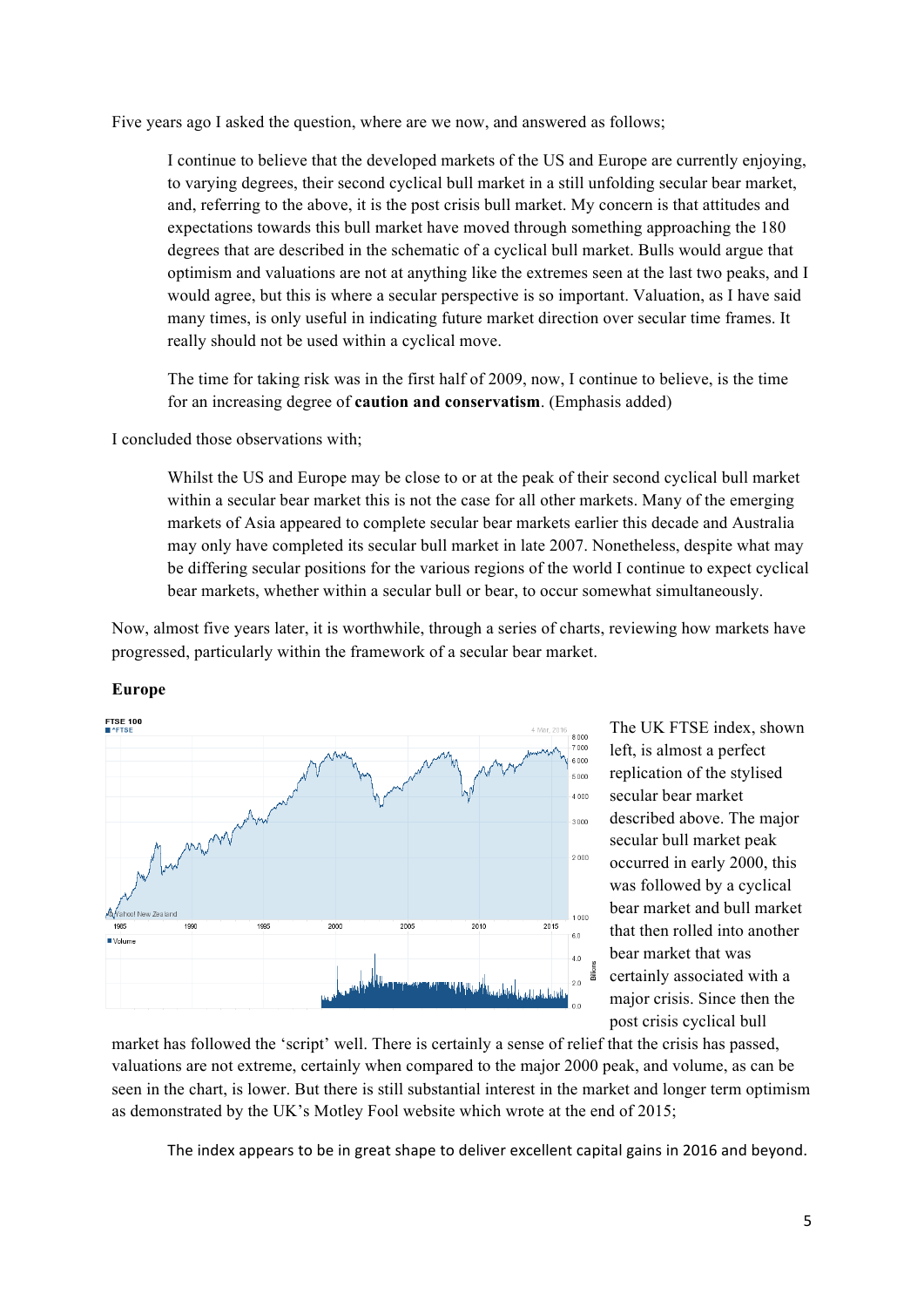Finally, despite its valuation plunging in 2009 it is highly debatable that it ever became truly historically cheap; the secular bear market is still unfolding.

#### **France**



As can be seen from the chart on the left, everything that was said about the UK can also be applied to the French market. Broadly, the only difference is that each subsequent cyclical bull market peak has been lower whereas for the UK the peaks were almost identical to those drawn in the original schematic. As in the UK market, a third cyclical bear market started in2015 and still has further to fall.

### **Germany**

The situation with the German market looks quite different to that of the UK and France, at least at first. In the widely followed DAX index each subsequent cyclical peak has been higher; however, the DAX index is a total return index rather than just a price index like the CAC or the FTSE. When looked at on a price only basis the characteristics of a secular bear market become more apparent.

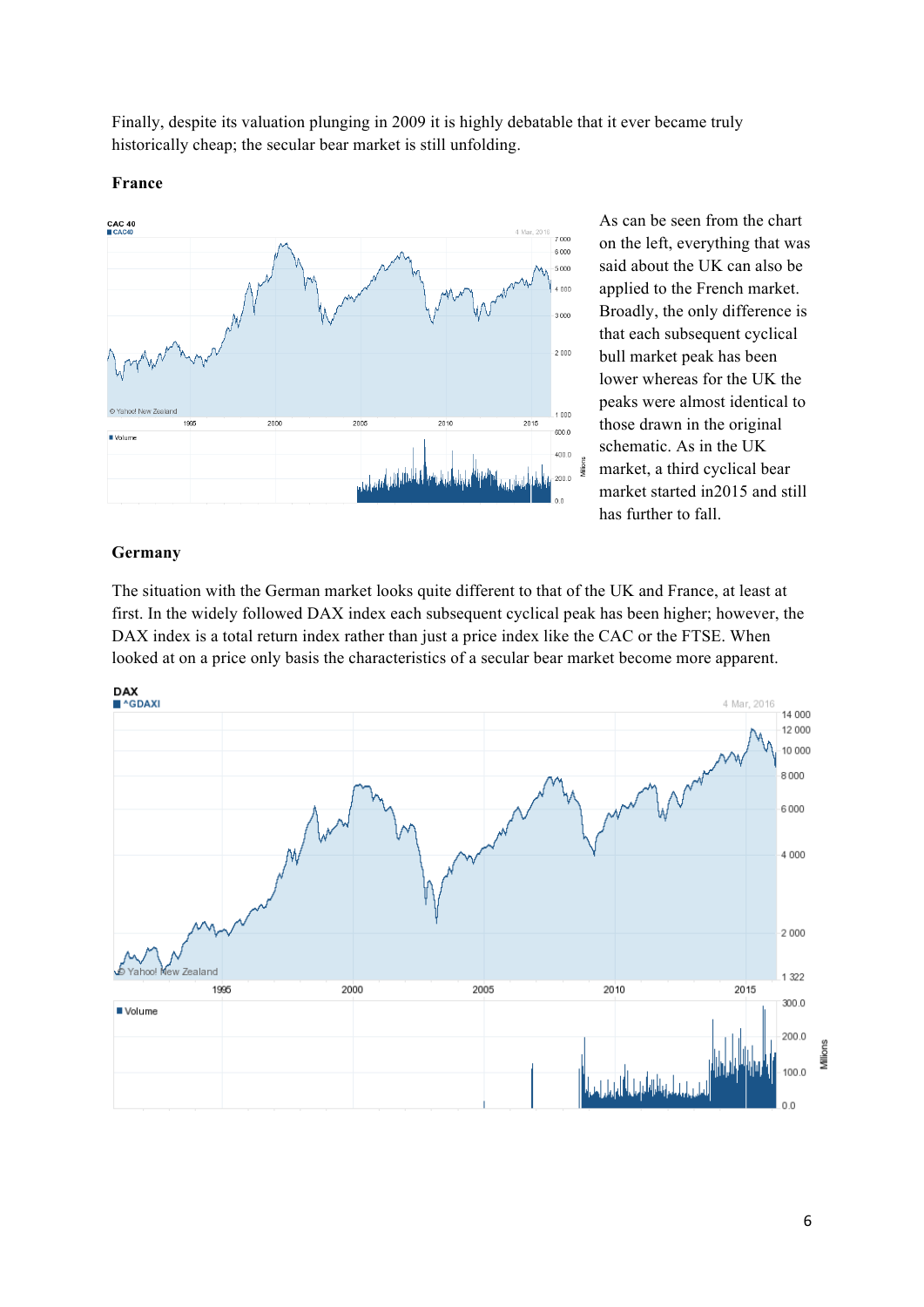

The smaller chart to the left shows the performance of the price only DAX, the DAX Kurs index, since the secular peak in 2000. Whilst the early 2015 peak was higher than the pre GFC peak it was almost identical to the level achieved fifteen years earlier. As with the UK and France, it is unlikely that the secular bear market is over in Germany

At the end of last year Forbes

included European equities as one of their top three picks for 2016 from 'Top Investment banks'. They cited the better earnings prospects that Europe had compared to the US, the UK and Japan and the more attractive dividend yields. It is highly unlikely that a secular bear market would end accompanied by that measure of optimism and enthusiasm.

### **Emerging Markets**

A little over ten years ago I illustrated the concept of a secular bear market already having run its course in a number of the emerging markets by comparing the experience of the Korean market to the secular bear market the US endured in the 1960s and 1970s with the following chart.





The scale was obviously different as far as price moves were concerned but the timing of each cyclical bull and bear market was remarkably similar (and also similar to the schematic secular bear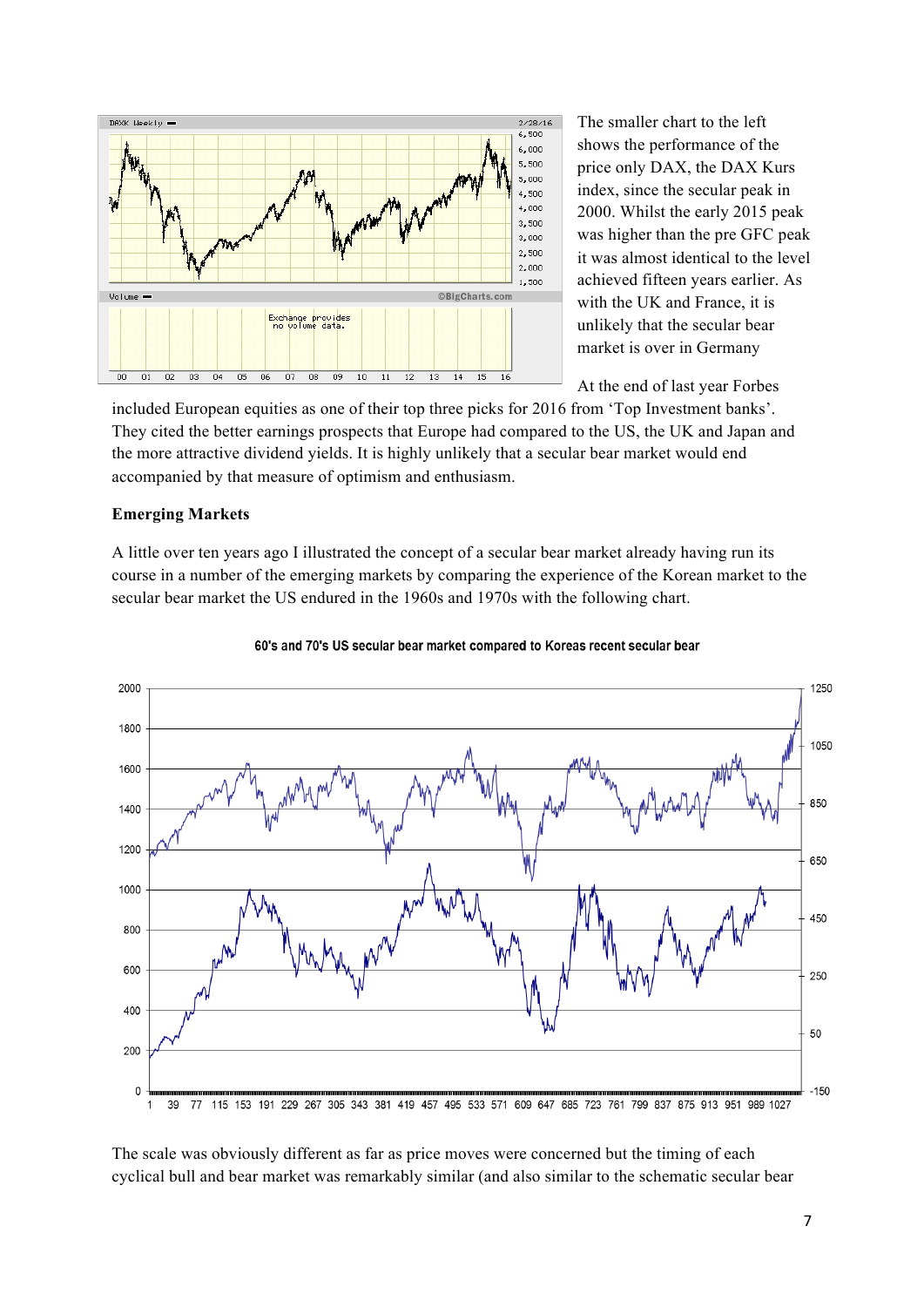

market). After that point in early 2005 the KOSPI went on to more than double over the next two and

a half years. It did suffer a major setback during the GFC but it never fell back to the lows of the previous secular bear and has since recovered and moved broadly sideways over the last few years. Nonetheless, it is likely that the current secular bull market in Korea does still have further to run

### **The US**

The US secular bear market does not fit the schematic as well as some of the other markets described above, nonetheless, I continue to believe that a phenomenal secular bull market ended in 2000 when



US valuations achieved record levels that will likely not be broken for many decades, as can be seen in the Shiller CAPE chart (left). The first two cyclical bear markets and the intervening cyclical bull market did follow the typical secular bear pattern as described above, but the bull market since the 2009 low has lasted longer and travelled further than one would have expected. Not surprisingly this action has resulted in many describing what has been seen to date as being the early stages of a new secular bull market. Unfortunately, very few of the characteristics one would find when looking back at the start of a secular bull move were present in 2009, particularly valuation as can easily be seen in the Shiller CAPE chart.

A better perspective of the last sixteen years of secular bear market

in the US can be gained looking at a very long term chart of the S&P500.

The previous secular bear market began at the valuation extreme in 1966, again clearly visible on the Shiller CAPE chart. From there the first cyclical bear market saw the index fall 22%. The next cyclical bull market added 48% to the index pushing it comfortably above the secular peak's value,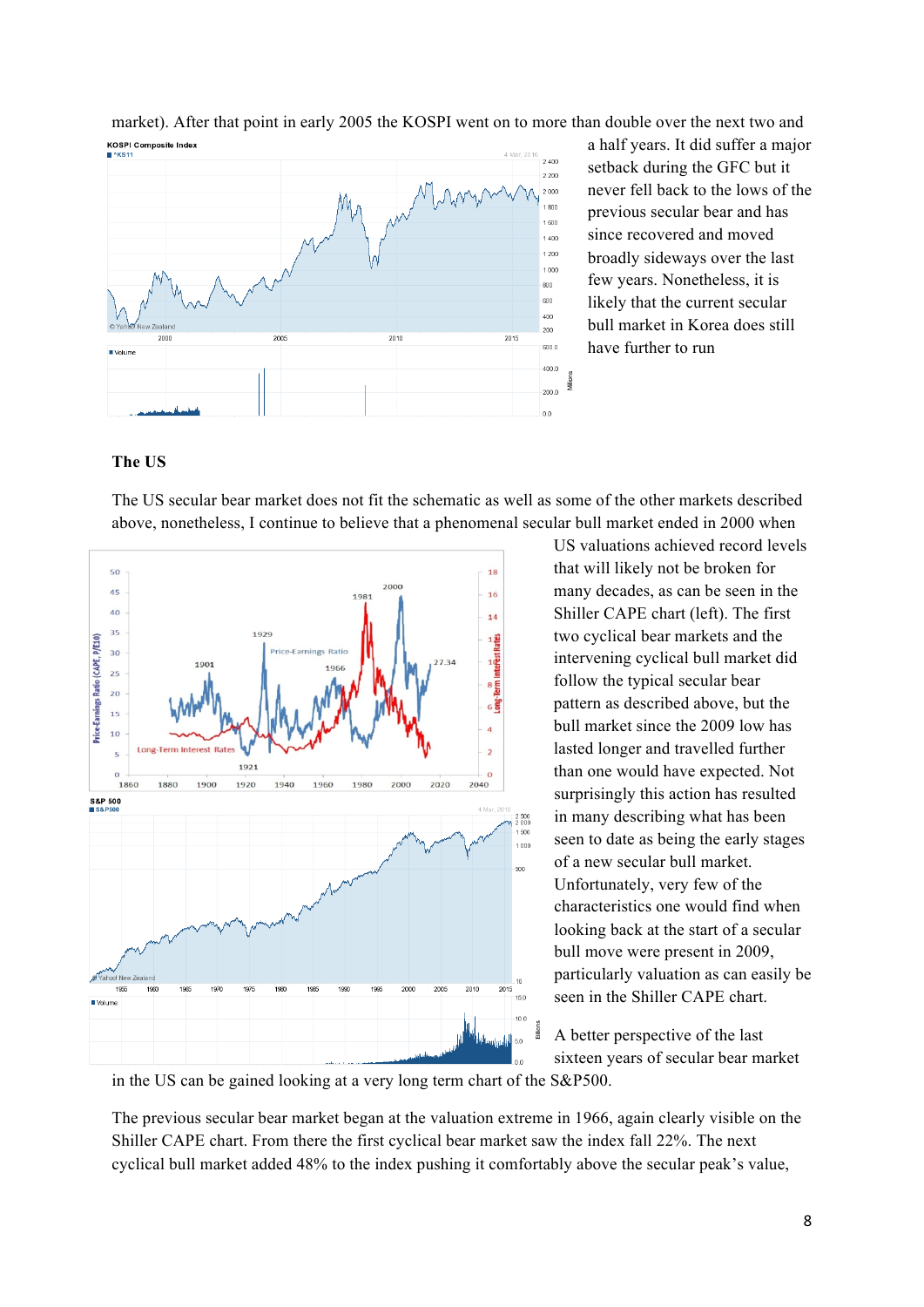before the next bear market knocked 34% off the index. The second cyclical bull market added 67% to the index and pushed it 30% above the secular peak from seven years earlier. In many ways what has been happening in the S&P500 for the last sixteen years is a larger version of the previous secular bear market. The first cyclical decline took 47% off the index; the bull market that followed recorded a slight new high after rallying a little over 90%. A cyclical bear market followed that knocked the index down by 57% before this latest rally drove the index up to a point 40% above the secular peak's level. In the 1970s what followed was the worst bear market since the 1930s as the index fell 50% over the next seven quarters. That marked the price low for the secular bear market but the valuation low was still eight years in the future as interest in the market waned until the early 1980s.



#### **Australia**

The chart to the left shows the ASX going back as far as Yahoo Finance has the data, unfortunately the history shown only contains one secular bull market, which probably began in 1982, and the start of one secular bear market that began in 2007.

These dates are arrived at not from looking at the price action, although the acceleration into the 2007 peak was very impressive as were the accompanying expectations, they come from a long term assessment of the markets valuations at those extremes. Very long term CAPEs are difficult to construct for Australia, nonetheless, the chart to the left is one I constructed a number of years ago and goes back to the late 1970s. At the low point in 1982 the CAPE for Australia was clearly in the single digit area and it then rose, albeit in a very volatile fashion, through to 2007 to a peak in the low thirties. Unfortunately there is no historical

comparison for this level in the available Australian history so all we can do is compare it to those historic price peaks seen in the longer term US history. Australia in 2007 was not quite as expensive from a long term perspective as the US was in 2000, but it was comparable to the 1929 peak and more expensive than the peaks seen in 1966 and 1901. Since then, despite falling , rising and starting to fall again, the Australian market has not become historically very cheap, or despised, or attracting little interest. All characteristics that will be present at the next, great, long term, buying opportunity.

#### **Observations on the 'value' of value**

I have often pointed out the danger of utilising valuation measures in anything but the longest term assessments of a market's return potential. It is useful as a tool when looking at markets from a secular standpoint as at secular peaks markets are always historically very expensive and at troughs, when they are totally overlooked, they are historically cheap, unfortunately in between these extremes valuations tell one very little about what a market may do even over periods of a year to eighteen months. This was brought home to me when I was researching historic valuations for my upcoming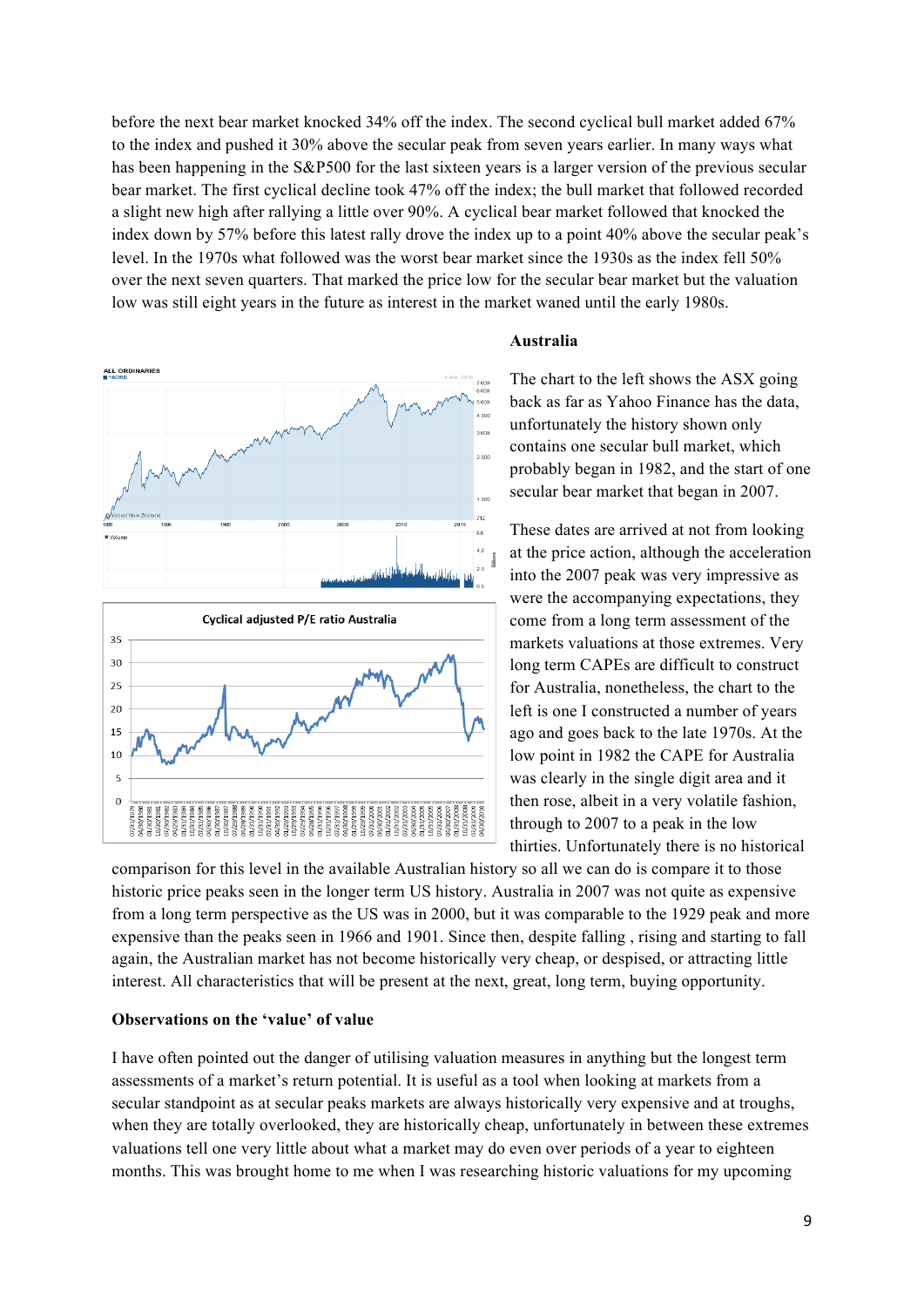book and I stumbled across a great piece of work published in the UK's Daily Telegraph back in June 2014. The article looked at the valuations of more than thirty markets around the world on the basis of price earnings multiples, long term cyclically adjusted price earnings multiples and price to book value measures. It concluded that on all three measures only four markets were outright expensive and seven were outright cheap.

The four expensive markets were; Indonesia, Pakistan, Sri Lanka and the US and the cheap markets were; Greece, Turkey, Russia, Japan, Hong Kong, China and India. Interestingly the average performance since June 2014 of the four expensive markets has been a slight rise of about 4%, but the range of returns has been narrow, three of the markets are largely unchanged and Pakistan is up about 15%. On the other hand the experience of the cheap markets has been quite different, but probably not in the way the majority would have expected. Among the cheap markets the range of experience has been vast with Greece falling a further 73% and China rising 30% (although at one point since June 2014 it was up over 100% before a 45% decline). On average, had one been tempted by the 'cheap' assessment, a loss of 9% was suffered. Not exactly what many would have expected but again this highlights that there is little value in value measures, except over very long periods.

#### **Apple**

On the 18<sup>th</sup> march it will be a year since Apple replaced AT&T in the Dow Jones Industrial Average and I have periodically been monitoring their comparable performances since the switch took place. In the April edition of Strategy Thoughts last year I reviewed this switch and the history of such switches that clearly showed that the unloved company that was dropped typically outperformed the loved newcomer by more than 20% over the first twelve months after a switch. I concluded that discussion with the following question;

The history of the Dow 'Index Committee' clearly demonstrates that their decisions, when they are finally made, reflect what everyone already knows. Given this, plus the totally different price histories and the relative optimism or pessimism that are currently reflected in AAPL and AT&T the question does arise; where is there scope for the biggest surprise and where is the biggest disappointment most likely?



It is not quite twelve months since the switch but the answer to this question seems clear. I couldn't resist including the chart (left) which shows that the unloved AT&T has delivered even more out performance than one could have expected, given the historic average, over the last year. While Apple has fallen 20% AT&T has risen 10%, over the same period the Dow has fallen about 7%. It is almost amusing to consider how much better the Dow

would have performed had the switch not been made!

#### **Conclusion**

For many months I have been urging readers to focus upon capital preservation and to avoid the temptation of chasing yield or return, whether it is touted as being available in junk bonds or anything